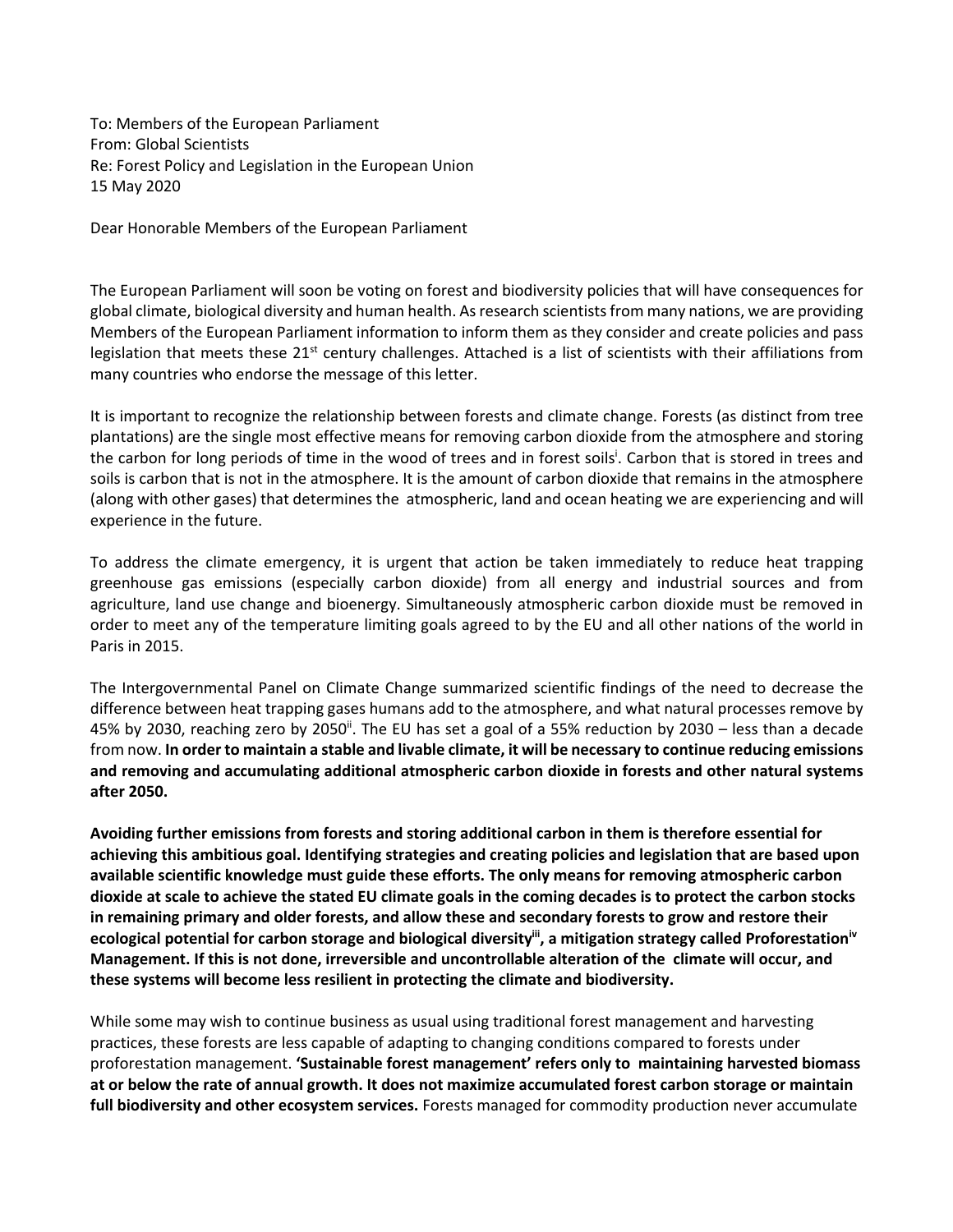the amount of carbon as protected forests and those under proforestation management because trees are harvested before they reach the large size found in older forests. Proforestation and primary forest protection provide the most cost-effective and efficient system for removing and storing carbon<sup>v</sup>, whereas technological carbon removal systems are in the early stages of development, their costs and energy inputs are high, and they are unlikely to be available at scale during the critical decades ahead<sup>vi</sup>.

Commodity production forests have a limited number of tree species because many native species have little or no commercial value - however important they may be for a functioning forest ecosystem. Globally, some 80% of land-based species are found in forests, with most of them in unharvested forests<sup>vii</sup>. The resiliency of forests depends upon having a biodiverse composition of trees, animals, insects, fungi and bacteria. Some studies have found that multispecies, multiage forests are more productive in terms of accumulating carbon<sup>viii</sup>.

Most European forests are managed primarily for continuous production of forest products, which has contributed to additional global warming<sup>ix</sup>. Forest products will continue to be produced in some forests. However, to also meet EU goals for addressing climate change, biodiversity loss and threats to human health it is essential that a EU-wide forest policy be developed.

## **Here are suggestions for an effective European Forest Policy:**

- **1. Conduct full, certified lifecycle carbon accounting for EU forests and the production of forest products and bioenergy. Specify the appropriate scale of forest carbon accumulation and storage in meeting overall climate goals.**
- **2. Designate a portion of Europe's secondary forests to utilize proforestation management, and protect from logging all remaining primary and other old forests to meet climate and biodiversity protection goals, and resilience to a changing climate, while meeting demand for wood-based products from managed tree plantations.**
- **3. Ensure that the Forest Plan is integrated with the Biodiversity Plan and monitor the implementation.**
- **4. Create incentives that promote forest carbon accumulation and biodiversity with subsidies, including payments for eco-system services; redirect subsidies for carbon intensive bioenergy to effective low carbon technologies like wind and solar and enhanced energy performance through efficiency measures.**
- **5. Inspect and certify sources of feed stocks for forest products to assure that none of it is from illegal harvesting, and that it meets specified biodiversity and sustainability criteria for low impact sourcing.**
- **6. Recognize and account for the climate, biodiversity and social consequences of imported forest products, biofuels and bioenergy. Exporting emissions does not solve the climate problem.**

All of us are experiencing the devastation from the COVID-19 pandemic because individuals and governments were unprepared for events that scientists had been predicting for years. Climate change and species loss are happening more slowly than this pandemic, but they are accelerating and scientists have provided compelling evidence that the world has reached a critical moment that requires decisive action. Recovering from the economic shocks of COVID-19 provides an excellent opportunity to shift to greener resilient development in Europe through the proposed Green Deal. Acting now to incorporate the elements of a new European Forest Strategy presented here can become a core component of the European Green Deal, and prevent irreversible and potentially uncontrollable climate change. **Now is the time to act and dedicate a substantial portion of European forests to increased carbon storage, biological diversity and climate resilience.**

We appreciate this opportunity to contribute to the development of scientifically sound, economically appropriate, and socially just environmental policy for the EU. Individuals from this group of scientists from many countries are available to assist you in developing a new European Forest Strategy.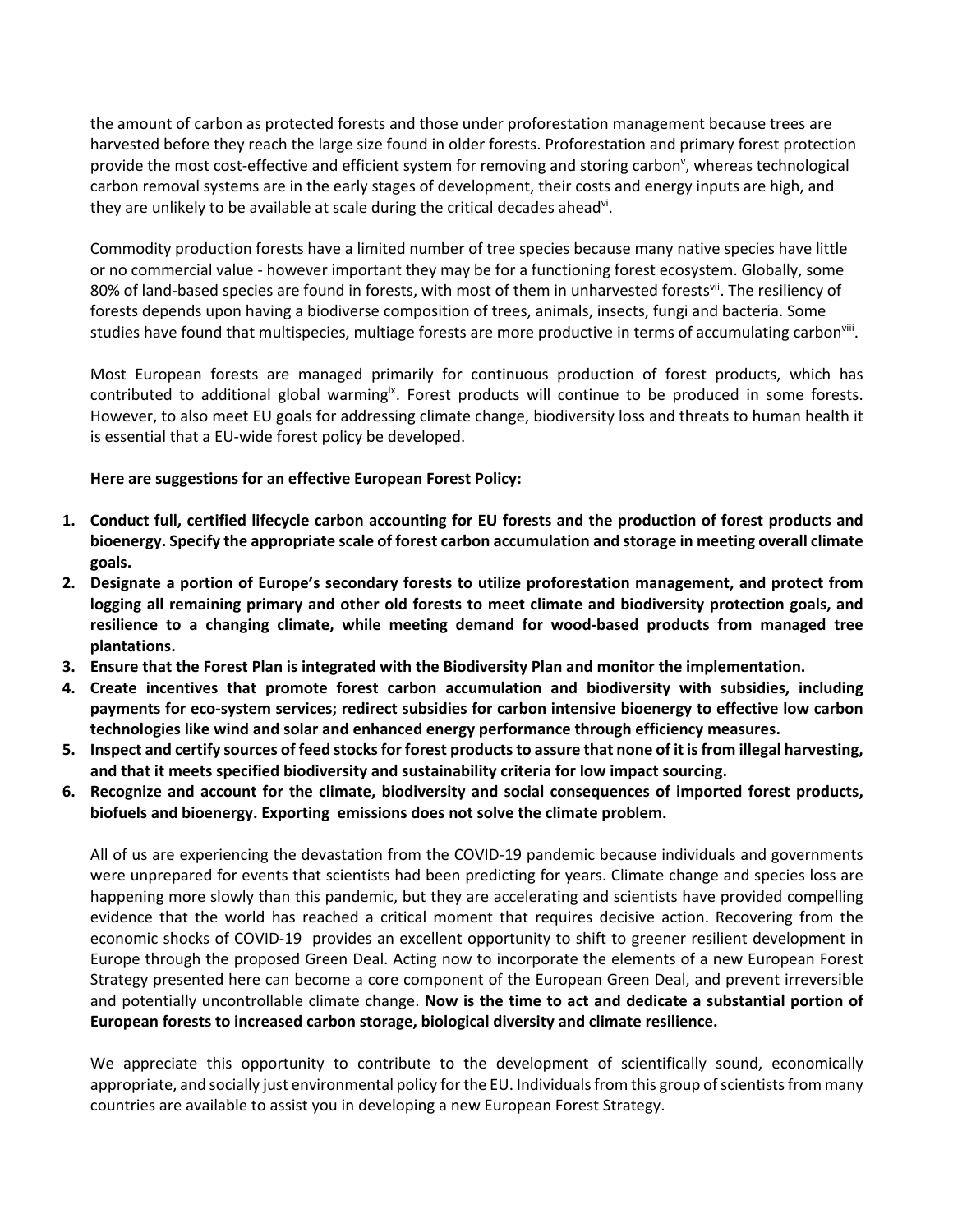Sincerely,

*Signatures Affiliations listed for identification only*

William R. Moomaw, PhD Professor Emeritus Tufts University Medford MA USA

George Woodwell, PhD, Founder Woods Hole Research Center Falmouth MA USA

Phil Duffy, PhD, President Woods Hole Research Center Falmouth MA USA

José Muñoz-Rojas Senior Researcher Landscape Functions, Services & Rural Land-Use Mediterranean Institute for Agriculture, Environment and Development Universidade de Évora Évora, Portugal

Rita Bütler, PhD Swiss Federal Institute for Forest, Snow and Landscape Research WSL Laussane, Switzerland

Ferenc Horváth, PhD Centre for Ecological Research Hungarian Academy of Science Budapest, Hungary

Richard A. Houghton, PhD Senior Scientist George M. Woodwell Chair for Global Ecology Woods Hole Research Center Falmouth, MA, USA

Dr. IR Luc De Keersmaeker, PhD Research Institute for Nature and Forest Forest Ecology and Management Resarch Group Geraardsbergen, Belgium

Thomas Lovejoy, Ph.D. Professor, Environmental Science and Policy George Mason University Fairfax City, VA Senior Fellow, United Nations Foundation

Susan M. Natali, Ph.D. Arctic Program Director Woods Hole Research Center Falmouth, MA, USA

Jennifer Francis, Ph.D. Senior Scientist Woods Hole Research Center Falmouth, MA, USA

Prof. Brendan Mackey, PhD, Director Griffith Climate Action Beacon Griffith Climate Change Response Program National Climate Change Adaptation Research Facility Griffith University Queensland Australia

Dominick Della Sala, PhD Chief Scientist Geos Institute Ashland, Oregon USA

Chad T. Hanson, Ph.D. Forest Ecologist Earth Island Institute Berkeley, CA, USA

Richard A. Birdsey, Ph.D. Senior Scientist, Woods Hole Research Center Falmouth, MA, USA Volunteer, U.S. Forest Service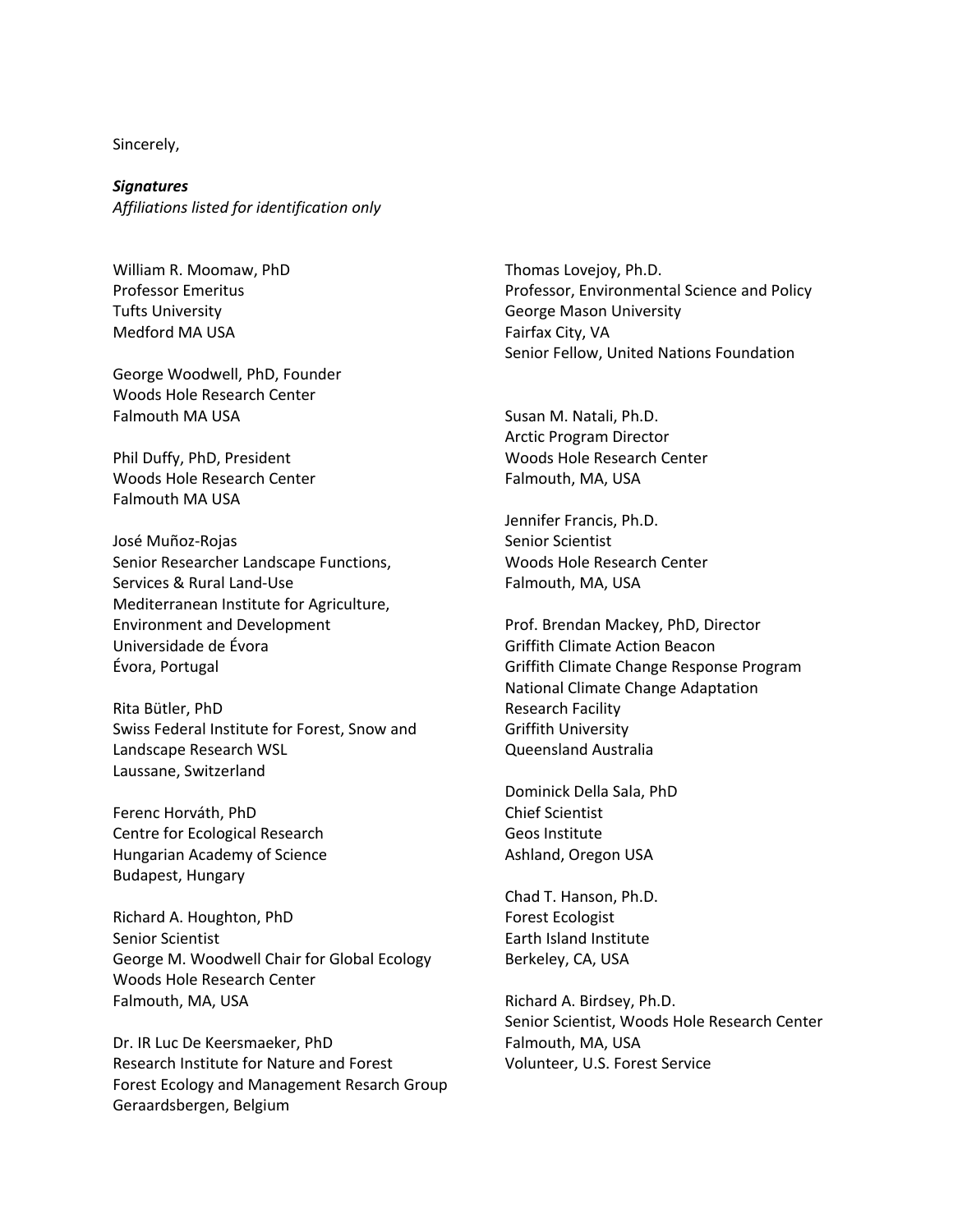Wayne S. Walker, Ph.D. Carbon Program Director Woods Hole Research Center Falmouth, MA, USA

Juliette N. Rooney-Varga, Ph D Director, Climate Change Initiative Assoc. Prof., Environmental Science University of Massachusetts Lowell, MA USA

Dr Heather Keith, PhD Griffith Climate Change Response Program Griffith University, Queensland Australia

John Sterman, Ph.D. Professor and Director MIT Systems Dynamics Group Sloan School of Management Massachusetts Institute of Technology Cambridge, MA USA

William Ripple, Ph.D. Distinguished Professor of Ecology Oregon State University Corvallis, OR USA

Peter H. Raven, Ph D President Emeritus, Missouri Botanical Garden George Engelmann Professor of Botany Emeritus, Washington University in St. Louis St. Louis, MO USA

Dr. Kurt Bollmann Swiss Federal Research Institute WSL Biodiversity and Conservation Biology Birmensdorf, Switzerland

Dr. Karol Marhold, PhD Professor Plant Science and Biodiversity Centre, Slovak Academy of Sciences, Bratislava, Slovakia Department of Botany, Charles University, Prague, Czech Republic

Marek Svitok Technical University in Zvolen Zvolen, Slovakia

Dr Boyko B. Georgiev, PhD, DSc Professor, Head, Department of Animal Diversity and Resources Institute of Biodiversity and Ecosystem Research Bulgarian Academy of Sciences Sofia, Bulgaria

Rita Bütler, PhD Swiss Federal Institute for Forest, Snow and Landscape Research WSL, Laussane, Switzerland

Alfredo Di Filippo Professor in Plant Biology and Ecology National Geographic Explorer DendroLab, DAFNE, Università della Tuscia Viterbo, Italy

Snejana Grozeva, Institute of Biodiversity and Ecosystem Research, BAS Sofia, Bulgaria

Dr. Helmut Haberl Univ.Prof. Institute of Social Ecology University of Natural Resources and Life Sciences, Vienna Vienna, Austria

Dr Dario Martin-Benito Associate Research Scientist Forest Research Center-INIA Madrid, Spain

Kris Decleer Research Institute Nature and Forest, Brussels, Belgium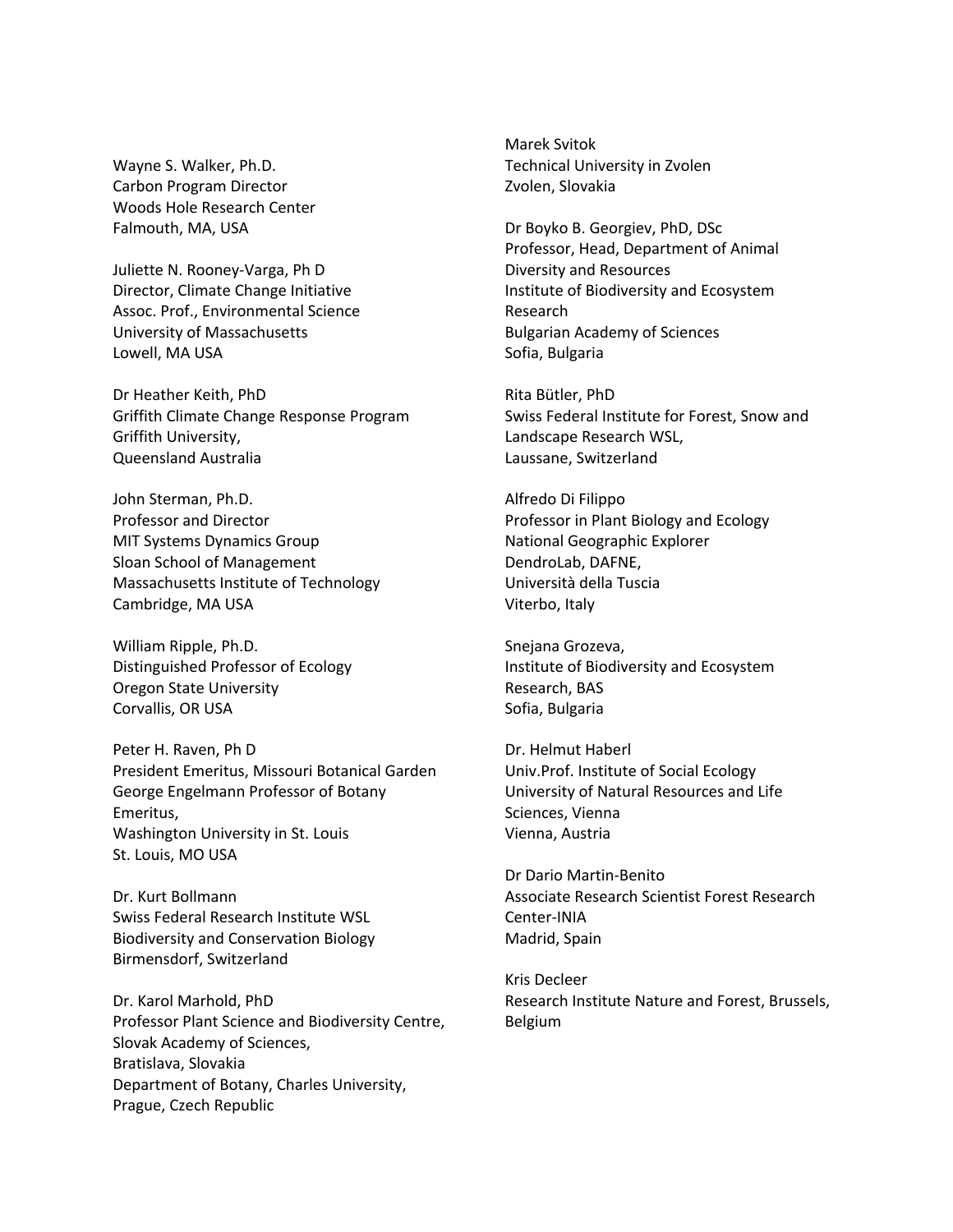Dr. Jerzy Szwagrzyk, PhD Department of Forest Biodiversity, University of Agriculture in Krakow, Krakow, Poland

Ing. Pavel Janda, Ph.D. Czech university of life sciences in Prague, Faculty of forestry and wood sciences Prague, Czech Republic

Prof. Tzvetan Zlatanov, PhD Institute of Biodiversity and Ecosystem Research, Bulgarian Academy of Sciences Sofia, Bulgaria

Vojtech Cada Faculty of Forestry and Wood Sciences Czech University of Life Sciences Prague Prague, Czech Republic

Asiia Zagidullina, researcher, Saint-Petersburg State University Saint Petersburg, Russia

Martin Mikoláš Faculty of Forestry and Wood Sciences Czech University of Life Sciences Kamýcka cesta Suchdol Czech Republic

Roberto Canullo, PhD Associate Professor Camerino University Camerino, MC Italy

Zoltan Kun, PhD Wilderness Advocate Nature Conservation Specialist WCPA Member Romania

Daniel Kozák Czech University of Life Sciences, Prague, Czech Republic

Gianluca Piovesan, PhD Professor Università della Tuscia Viterbo, Italy

Rene L. Beyers, MD, PHD Research Associate Beaty Biodiversity Research Centre University of British Columbia, Vancouver, BC, Canada

Ana Margarida Pinto da Fonseca Research Fellow Mediterranean Institute for Agriculture, Environment and Development University of Évora Évora, Portugal

Dragan Petrov Chobanov, PhD, Assoc. Prof. Institute of Biodiversity and Ecosystem Research Bulgarian Academy of Sciences Sofia Bulgaria

Francisco García Novo Professor Spanish Royal Academy of Sciences Madrid Sevilla, Spain

Prof. dr. Louise E.M. Vet Emeritus Professor in Evolutionary Ecology Wageningen University Wageningen, Netherlands

Mary S. Booth, PhD Director Partnership for Public Integrity Pelham MA, USA

Ismael Aranda, PhD Researcher Instituto Nacional de Investigaciones y Tecnoloígas Agrarias y Alimentarias (INIA) Madrid, Spain

Laurent Larrieu Université de Toulouse, INRAE, UMR DYNAFOR, Castanet-Tolosan, France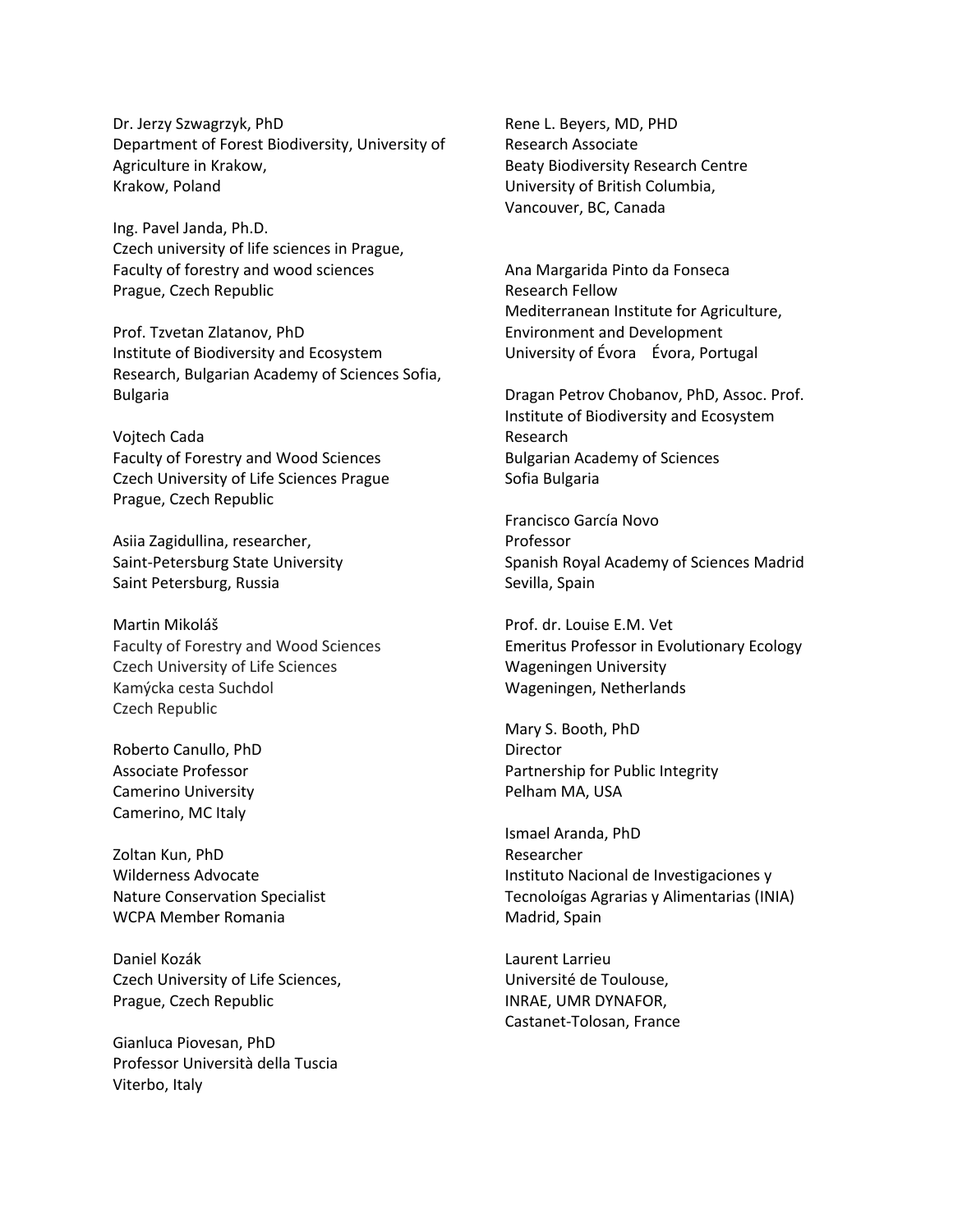Tibor Standovár, PhD Associate Professor Loránd Eötvös University, Budapest, Hungary

Albert Vilà -Cabrera, PhD Postdoctoral Research Fellow University of Stirling Scotland (UK)

Scott Goetz, PhD Professor Carbon Cycle Science Northern Arizona State University Science Lead, NASA Arctic Board Vulnerability Experi ment Flagstaff, AZ